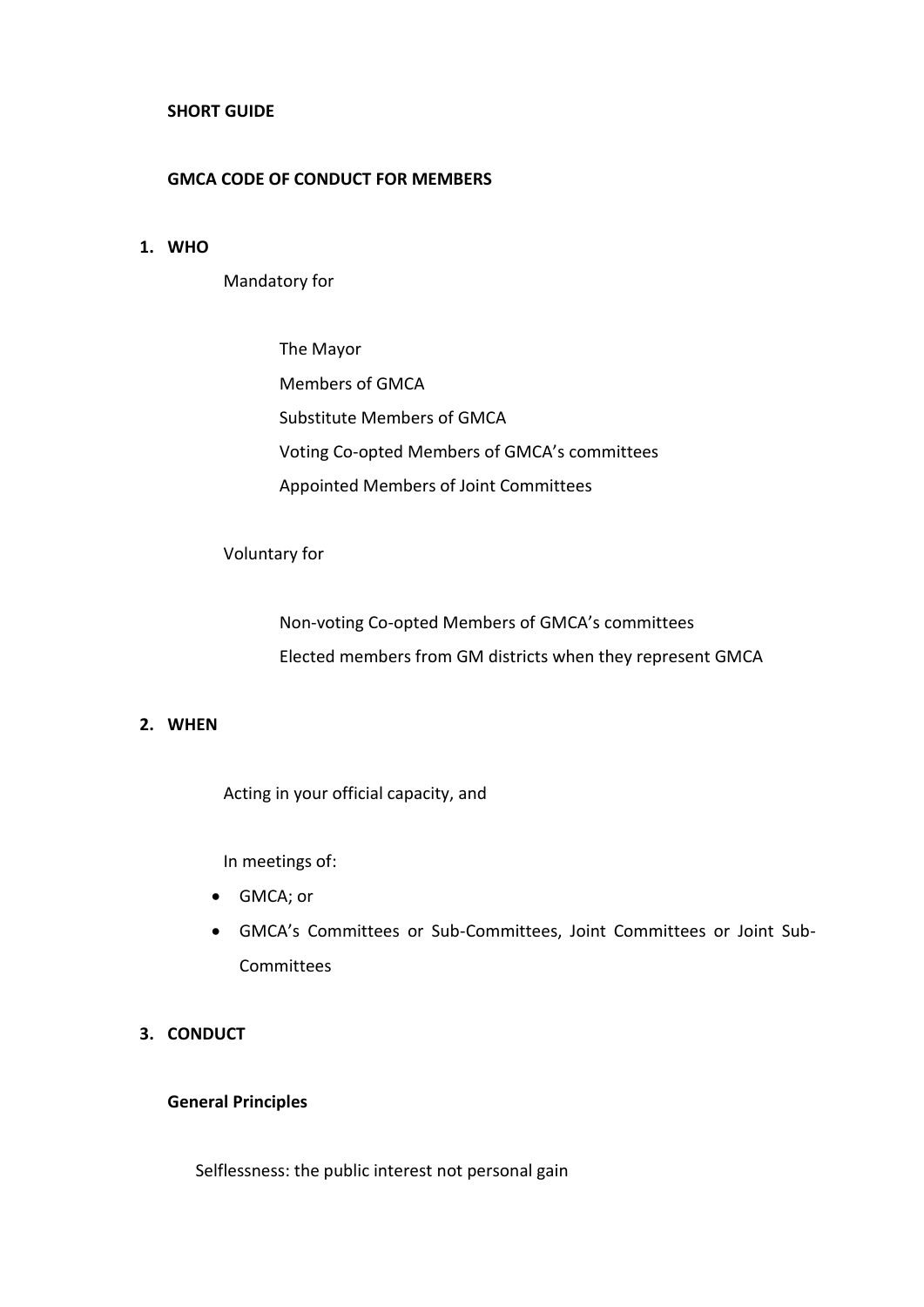Integrity: avoid undue influences Objectivity: decisions made on merit Accountability: scrutiny is the norm Openness: transparent decisions with reasons Honesty: declare interests and avoid conflicts Leadership: lead by example.

# **DO NOT**

- o Unlawfully discriminate
- o Bully or be abusive
- o Intimidate a complainant, a witness, or an investigator under the Code of Conduct
- o Compromise the impartiality of GMCA's officers
- o Disclose confidential information without authority
- o Deny lawful access to information
- o Bring GMCA into disrepute
- o Abuse your position
- o Use GMCA's resources improperly

### **DO**

- o Pay due regard to the advice of the Treasurer and Monitoring Officer
- o Register your interests
- o Declare your interests

#### **INTERESTS**

**A. Pecuniary interests (you, your spouse or your partner)**

#### **Register within 28 days**

o Employment or other paid office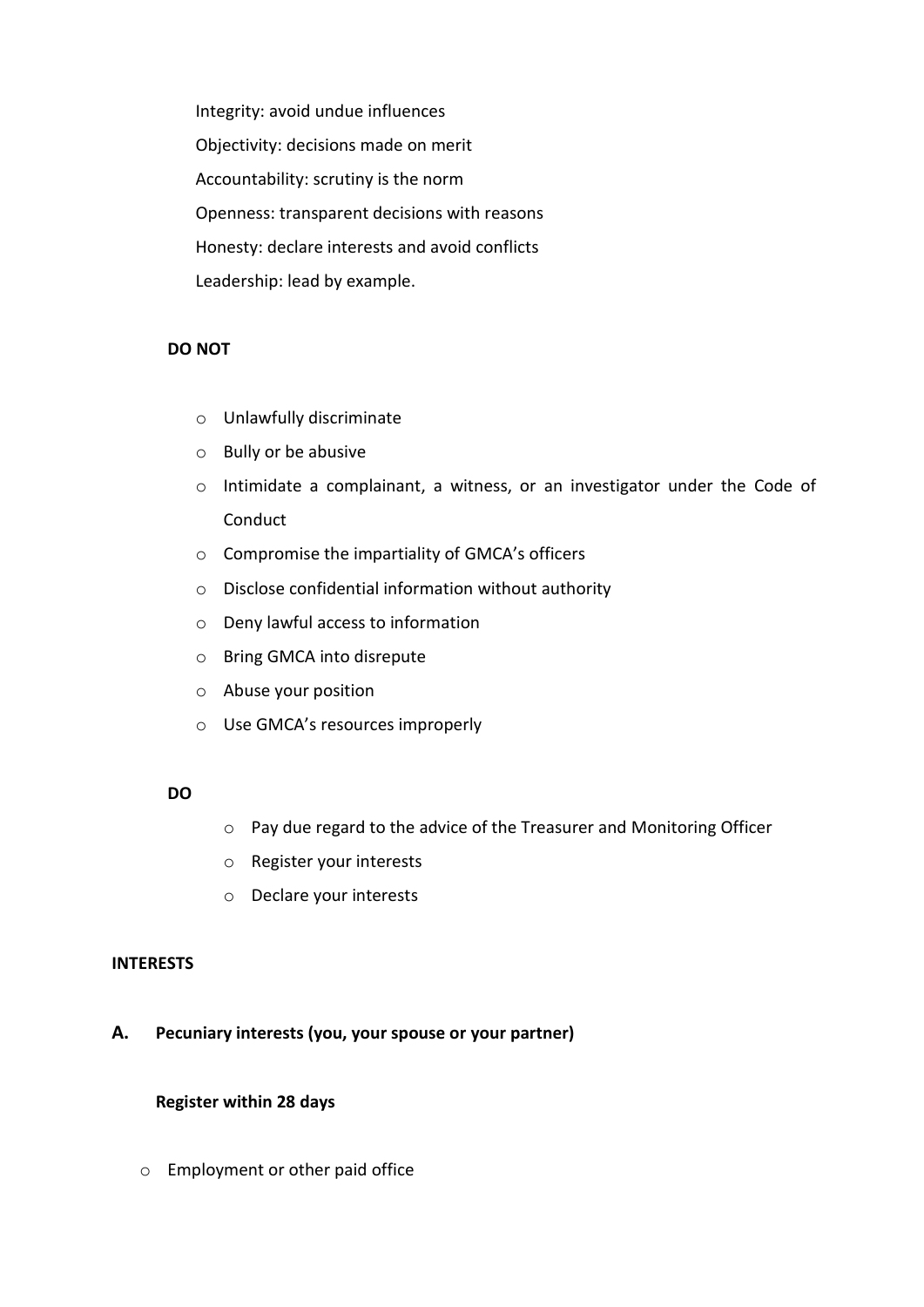- o Sponsorship payment in respect of expenses as a Member of GMCA, or election expenses.
- o Contracts between you/your partner (or a body in which you or your partner has a beneficial interest) and GMCA:
- o Land you have an interest in within Greater Manchester
- $\circ$  Corporate Tenancies where GMCA is the landlord you/your partner (or a body in which you or your partner has a beneficial interest) is the tenant
- o Securities you have a beneficial interest in securities of a body which has a place of business or land in the area of the GMCA

**Do not speak or vote at a meeting on a matter in which you have a disclosable pecuniary interest**

**Disclose the interest at the meeting**

**Withdraw from the meeting**

**It is a criminal offence to fail to register disclosable pecuniary interests and to participate in any discussion or vote on a matter in which you have a disclosable pecuniary interest.**

# **B. Other Interests**

# **Personal Interests**

You have a personal interest -

- o If your well-being or financial position would be affected (i.e. more so than other ratepayers)
- o If the well-being or financial position of somebody close to you would be affected or the organisations in which they are employed
- o If the well-being or financial position of body referred to below would be affected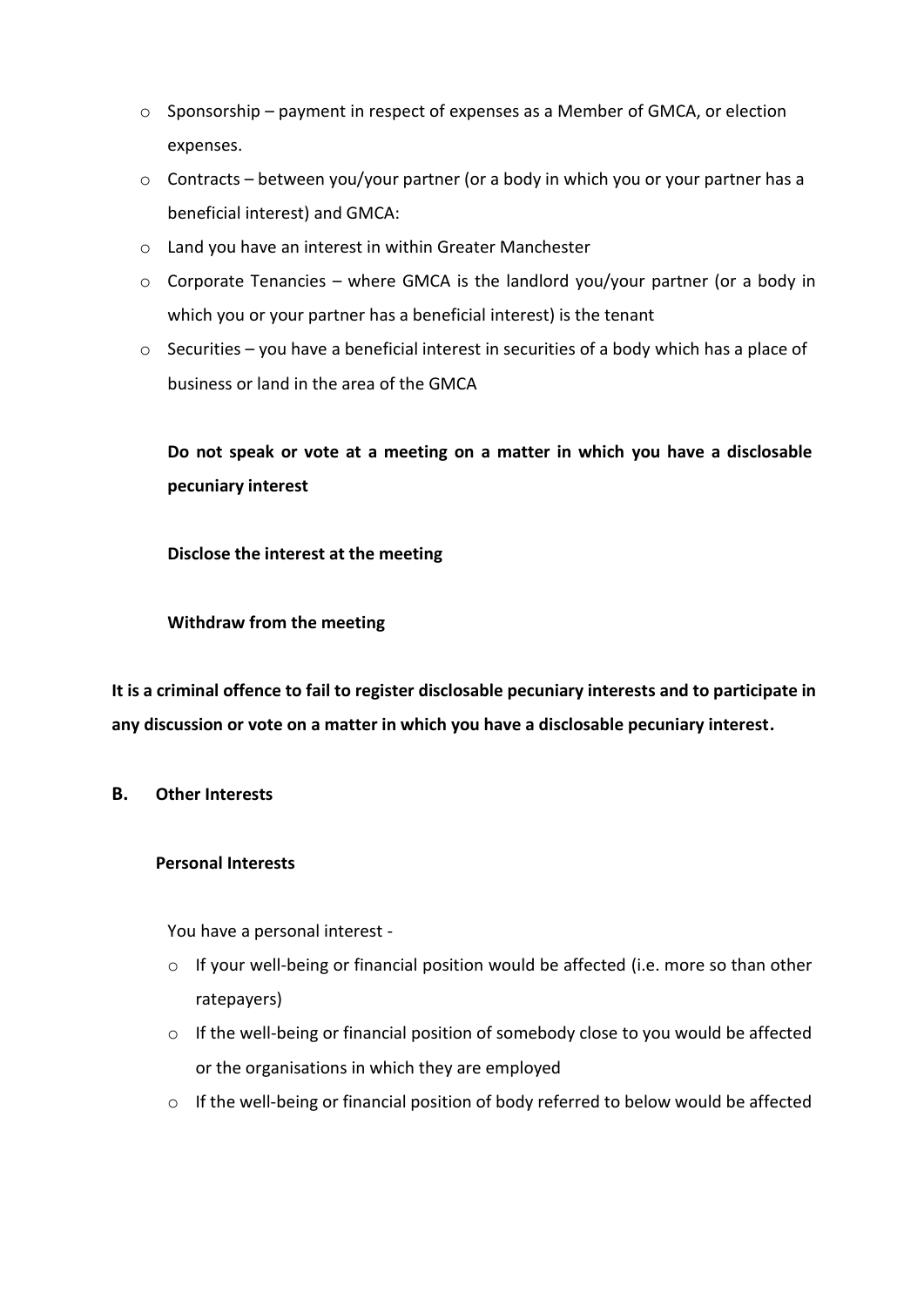- A body of which you are in a position of general control or management and to which you are appointed or nominated by GMCA;
- A body of which you are in a position of general control or management which
	- **i.**exercises functions of a public nature;
	- **ii.**is directed to charitable purposes; or
	- **iii.** one of whose principal purposes includes the influence of public opinion or policy (including any political party or trade union),
- the interests of any person from whom you have received a gift or hospitality with an estimated value of at least £100.

# **Disclose the interest at the meeting**

# **You may speak and vote**

# **C Prejudicial Interests**

You have a prejudicial interest -

Where your personal interest is one which a member of the public would reasonably regard as so significant that it is likely to prejudice your judgement of the public interest and it:

- affects your financial position (or those persons or bodies referred to in section B above); or
- relates to the determining of any approval, consent, licence, permission or registration